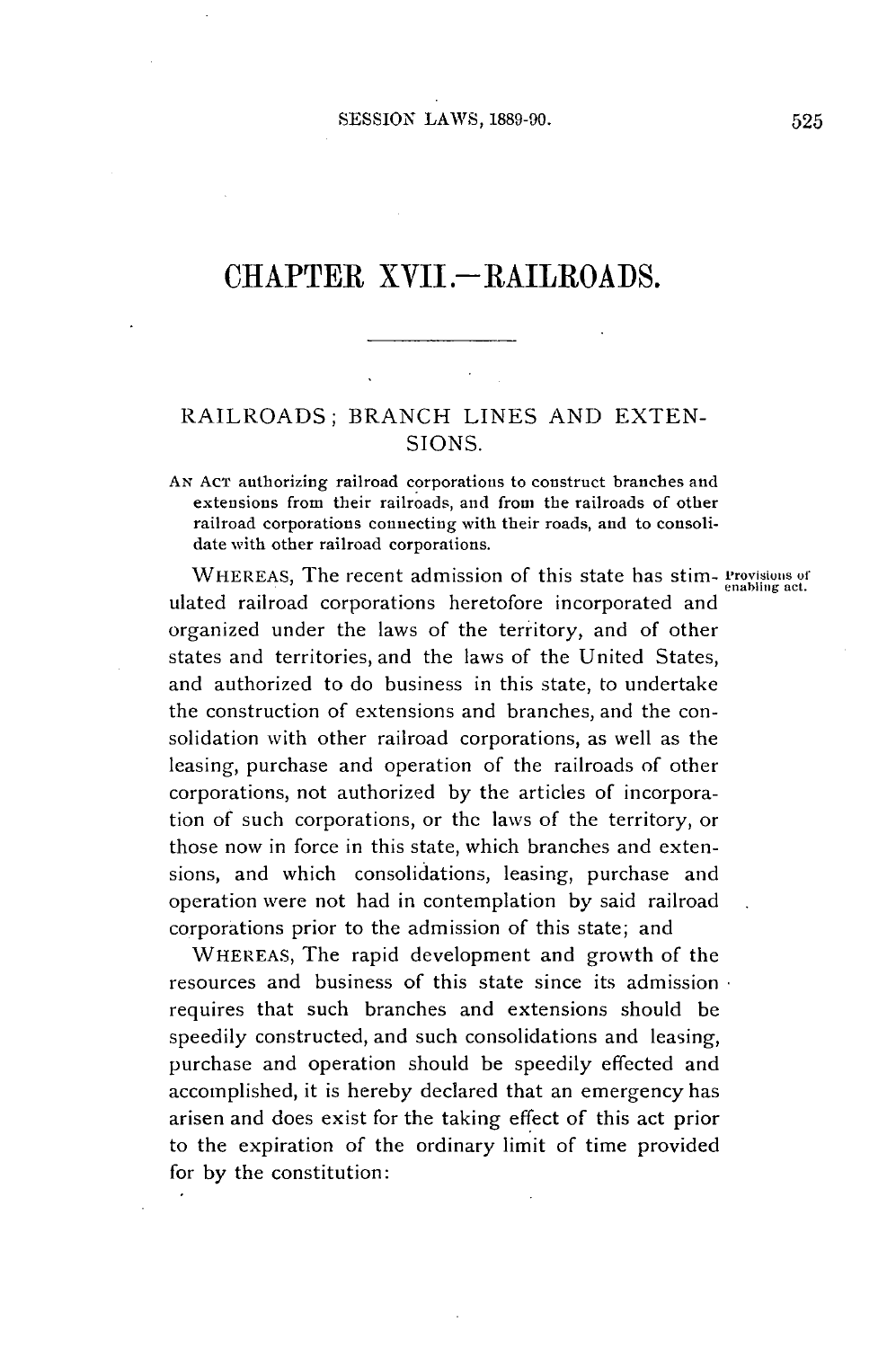#### **SESSION** LAWS, **1889-90.**

### *Be it enacted by the Legislature of the State of Washington:*

Railroads may **SECTION I.** Any railroad corporation chartered by, or **build branch. organized under**, the laws of the state, or of any state or -territory, or under the laws of the United States, and authorized to do business in this state, may extend its railroads from any point named in its charter or articles of incorporation, or may build branch roads either from any point on its line of road or from any point on the line of any other railroad connecting, or to be connected, with its road, the use of which other road between such points and the connection with its own road such corporation shall have secured **by** lease or agreement for a term of not less than ten years from its date, before making any such extension or building any such branch road, such corporation .Forn **of pro-** shall, **by** resolution of its directors or trustees, to be entered **cedure.** in the record of its proceedings, designate the route of such proposed extension or branch **by** indicating the place from and to which said railroad is to be constructed, and the estimated length of such railroad, and the name of each county in this state through or into which it is consrtucted or intended to be constructed, and file a copy of such record, certified **by** the president and.secretary, in the office of the secretary of state, who shall endorse thereon the date of the filing thereof and record the same. Thereupon such corporation shall have all the rights and privileges to make such extension or build such branch and receive aid thereto which it would have had if it had been authorized in its charter or articles of incorporation.

**Consolidation SEC.** 2. Any such railroad corporation may consolidate **of railroads.** its stock, franchise and property with any other railroad corporation, whether within or without the state, when such other railroad corporation does not own any competing line or railroad, upon such terms as may be agreed upon, and become one corporation, **by** any name selected, which, within this state, shall possess all the powers, franchises and immunities, including the right of further consolidation with other corporations under this section, and be subject to all the liabilities and restrictions now or hereafter imposed **by** law. Articles stating the terms of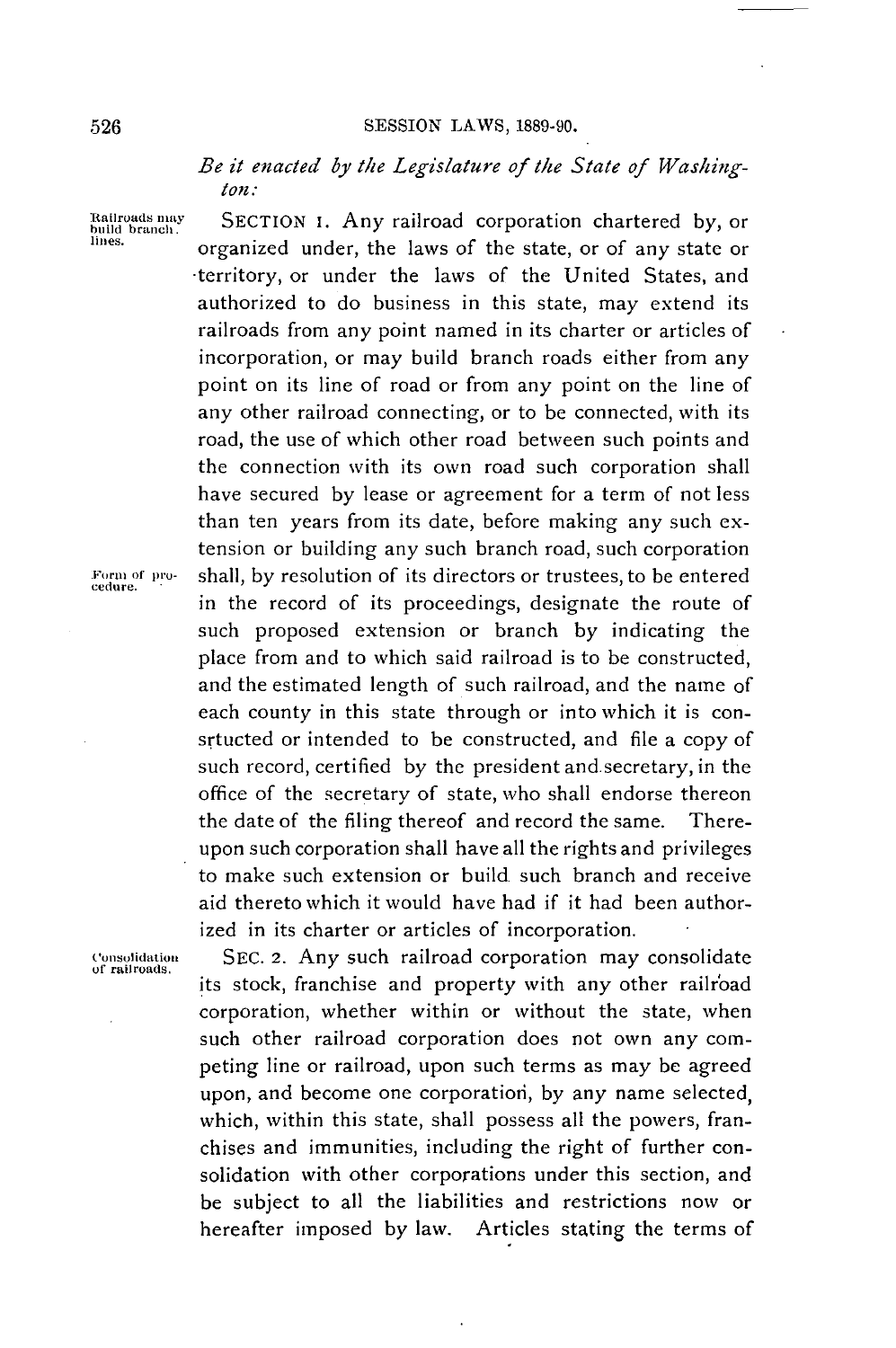consolidation shall be approved **by** each corporation **by** a **Articles of con- solidation must** vote of the stockholders owning a majority of stock, in **be approved.** person or **by** proxy, at the regular annual meeting thereof, or a special meeting called for that purpose in the manner provided **by** the by-laws of the respective consolidating corporations, or **by** the consent in writing of such stockholders annexed to such articles; and a copy thereof, with a copy of the records of such approval or such consent, and accompanied **by** lists of their stockholders and the number of shares **held by** each, duly certified **by** the respective presidents and secretaries, with the respective corporate seals of such corporations affixed, shall be filed for record in the office of the secretary of state before any such consolidation shall have any validity or effect. Any railroad corporation whose line is wholly or in part within this state, whether chartered **by** or organized under the laws of this state, or of any other state or territory, or of the United States, may lease or Leasing and oppurchase and operate the whole or any part of the rail- **lines.** road of any other railroad corporation, together with the franchises, powers, immunities and all other property or appurtenances appertaining thereto. And all such purchases or leases heretofore made or entered into are, for all intents and purposes, hereby ratified and confirmed: *Provided,* That in no case shall the capital stock of the **Iimit or capital stock.** company formed **by** such consolidation exceed the sum **of** the capital stock of the companies so consolidated, at the par value thereof, nor shall any bonds or other evidences of debt be issued as a consideration for, or in connection with, such consolidation.

SEC. 3. Any railroad corporation chartered by or or- **Extension** of ganized under the laws of the United States, or of any state or territory, whose constructed railroad shall reach or intersect the boundary line of this state at any point, may extend its railroad into this state from any such point or points to any place or places within the state, and may build branches from any point on such extension. Before making such extension or building any such branch road, such corporation shall, **by** resolution of its directors or trustees, to **be** entered in the record of its proceedings,

rating other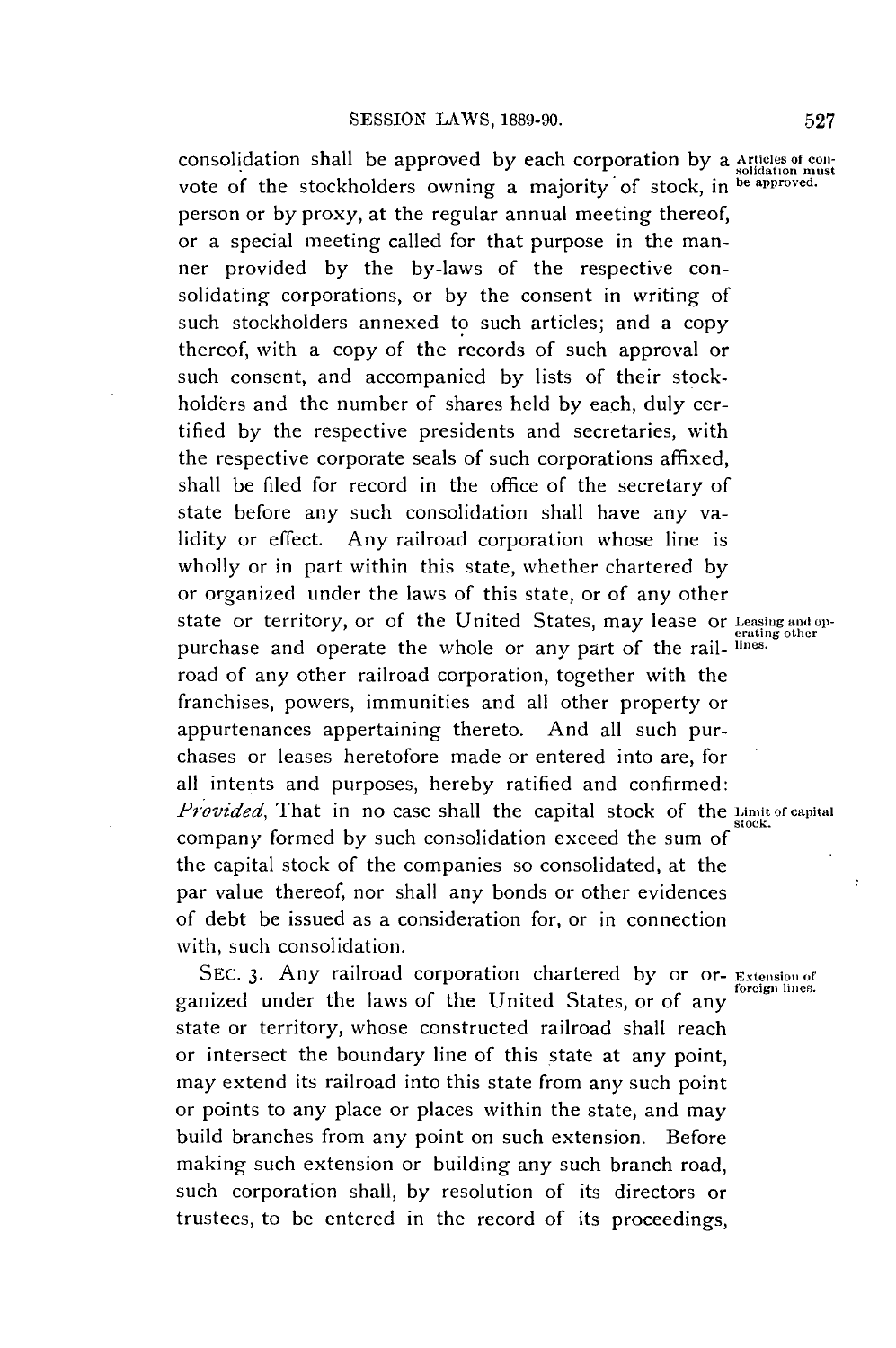designate the route of such proposed extension or branch **by** indicating the place from and to which such extension or branch is to be constructed, and the estimated length of such extension or branch, and the name of each county in this state through or into which it is constructed or in-Must file copy tended to be constructed, and file a copy of such record, of record. certified **by** the president and secretary, in the office of the secretary of state, who shall endorse thereon the date of filing thereof, and record the same. Thereupon such corporation shall have all the rights and privileges to make such extension or build such branch and receive such aid thereto as it would have had had it been authorized so to do **by** articles of incorporation duly filed in accordance with the laws of this state.

> **SEC.** 4. **All** such railroad corporations, consolidated companies and their branches, including their stock, property and franchises, within the jurisdiction of this state, shall **be** subject to and controlled **by** the constitution and laws of this state.

Received **by** the governor March **28,** 1890.

[Note **by** the *Secretary of State.-The* foregoing act having been presented to the governor of the state for his approval, and not *having* been filed in the office of the secretary of state within the time prescribed **by** the constitution of the state, with his objections thereto, has become a law under the provisions of the constitution.]